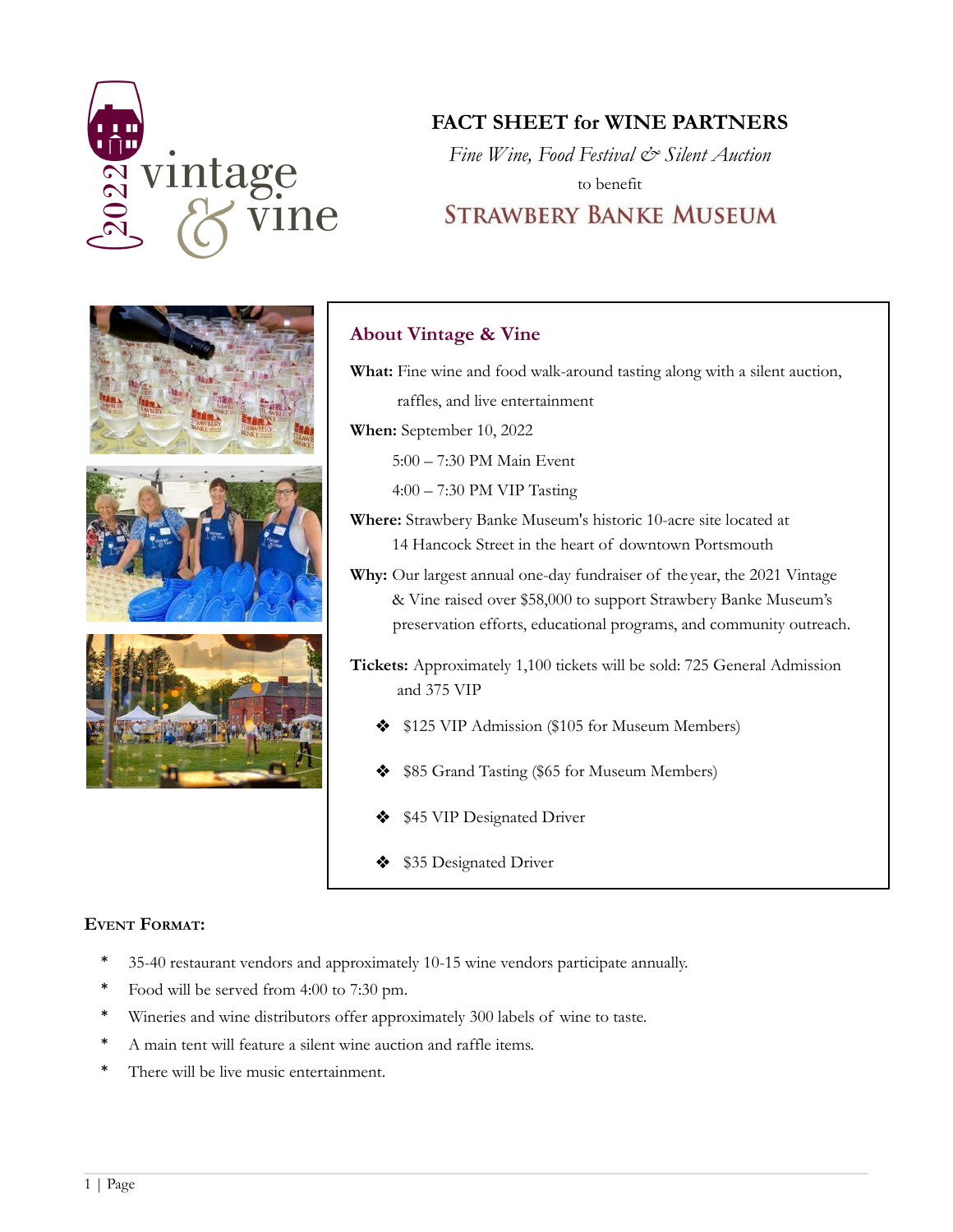#### **VIP:**

- \* VIP guests may enter the event at 4:00 PM an hour before the general public. They will also have access to a special VIP tent throughout the night.
- \* There are approximately 375 VIP attendees.
- **\* To host a wine table in the VIP tent, all wines must be \$25 in value and up.**

#### **STAR CHEFS:**

- Four to five chefs from the region's best restaurants will be featured in the center of the grounds. These featured chefs will be actively grilling food to be served to guests.
- **\* To host a wine table with our STAR chefs, all wines must be \$20 in value and up.**

#### **BENEFITS T<sup>O</sup> YOU A<sup>S</sup> A WINE PARTNER:**

- 1,100 event attendees from around the region will sample your wines and get a chance to talk about your offerings.
- All participants restaurants, wine brokers, auction donors and sponsors will be promoted as event partners. Marketing materials include: posters, postcards and programs; print advertising, social media, museum member, and past attendee communications and the Museum website.
- Each participating wine partner will receive 2 free General Admission tickets to Vintage & Vine.
- \* Attendees will be able to order wines from you during Vintage & Vine in a special wine ordering tent.

#### **WHAT WE NEED FROM YOU:**

- \* 1-2 ounce pours of a variety of your wines for up to 1,100 people (375 in VIP).
- \* List of the wines you will be bringing must be sent to Strawbery Banke by June 1 in order to sell.
- Name of your insurer and certificate of insurance by July 1.
- At least one staff person, licensed to pour, if possible. We will have volunteers available to assist with pouring if needed.

#### **WHAT YOU CAN EXPECT FROM US:**

- \* Each restaurant will be next to or across from a wine vendor on the museum grounds.
- \* All food and wine stations will have volunteers available to support set-up, however those volunteers will not be allowed to pour.
- \* We will provide one 8' table, linen and a 10x10 tent.
- \* Hand washing stations will be located throughout the museum grounds.
- \* Each table will have ice and pitchers of rinse water.
- \* Set-up assistance from museum staff and volunteers. You may drive onto the property for unloading at the Washington Street gate between 2:00 – 3:15 pm.
- Parking is available for restaurant and wine partners in the main parking lot at 14 Hancock St. after unloading via the Washington Street entrance.